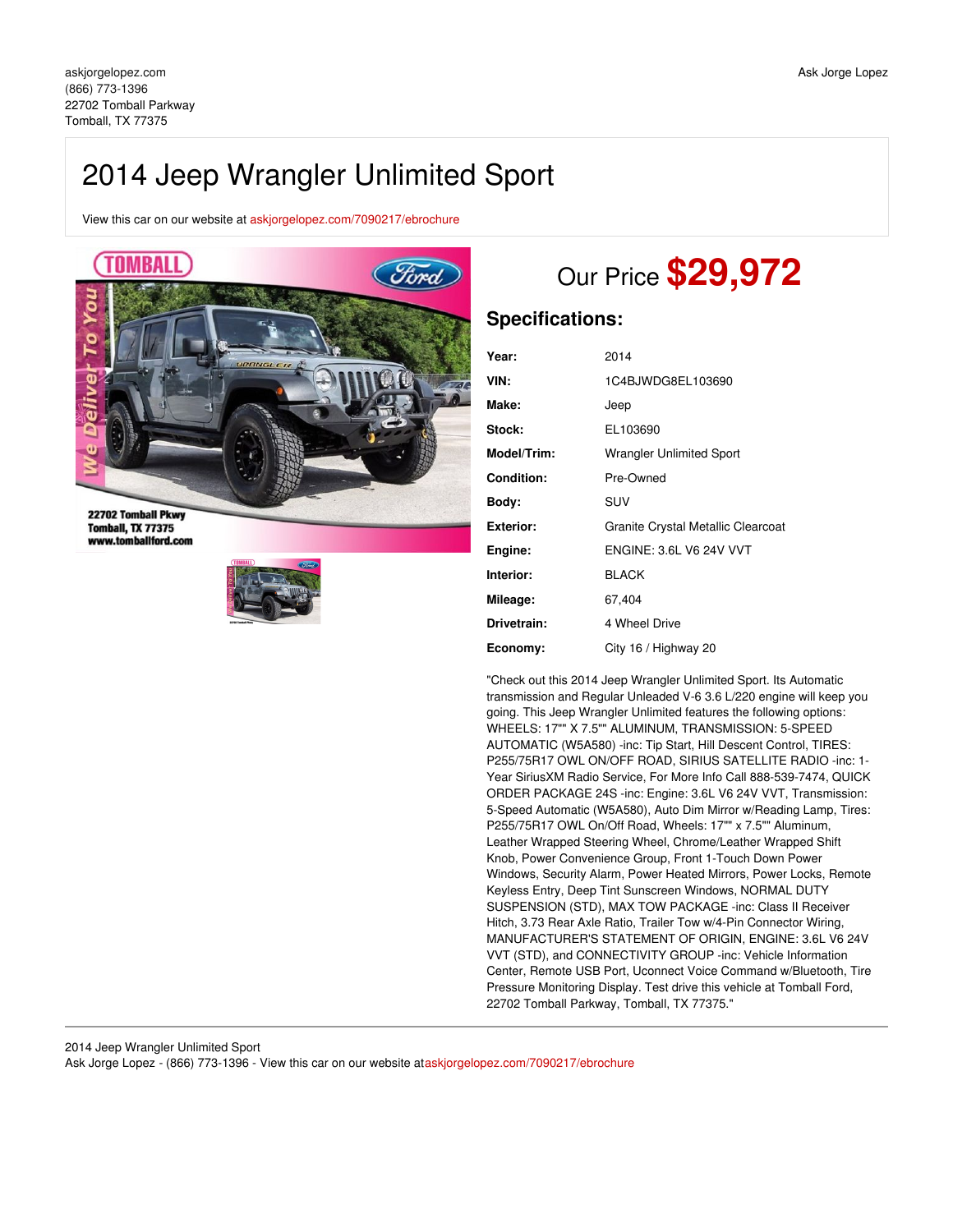

#### 2014 Jeep Wrangler Unlimited Sport

Ask Jorge Lopez - (866) 773-1396 - View this car on our website at[askjorgelopez.com/7090217/ebrochure](https://askjorgelopez.com/vehicle/7090217/2014-jeep-wrangler-unlimited-sport-tomball-tx-77375/7090217/ebrochure)

## **Installed Options**

### **Interior**

- 6-Way Driver Seat -inc: Manual Recline, Height Adjustment and Fore/Aft Movement
- 4-Way Passenger Seat -inc: Manual Recline and Fore/Aft Movement
- 60-40 Folding Split-Bench Front Facing Fold Forward Seatback Rear Seat
- Manual Tilt Steering Column
- Gauges -inc: Speedometer, Odometer, Engine Coolant Temp, Tachometer, Trip Odometer and Trip Computer
- Manual Rear Windows and Removable 3rd Row Windows- Front Cupholder
- Rear Cupholder- 2 12V DC Power Outlets- Compass
- Cruise Control w/Steering Wheel Controls- Manual Air Conditioning- Locking Glove Box
- Interior Trim -inc: Metal-Look Instrument Panel Insert, Metal-Look Door Panel Insert and Metal-Look Interior Accents
- Urethane Gear Shifter Material- Cloth Bucket Seats -inc: adjustable head restraints
- Driver And Passenger Visor Vanity Mirrors Day-Night Rearview Mirror
- Full Floor Console w/Locking Storage and 2 12V DC Power Outlets
- Fade-To-Off Interior Lighting
- Full Carpet Floor Covering -inc: Carpet Front And Rear Floor Mats
- Carpet Floor Trim, Carpet And Rubber Mat- Locking Cargo Area Concealed Storage
- Instrument Panel Bin, Dashboard Storage, Driver And Passenger Door Bins
- Delayed Accessory Power- Manual 1st Row Windows- Trip Computer
- Outside Temp Gauge- Analog Appearance
- Manual Adjustable Front Head Restraints and Fixed Rear Head Restraints
- Front Center Armrest w/Storage- 2 Seatback Storage Pockets
- Sentry Key Engine Immobilizer

#### **Exterior**

- Tires: P225/75R16 BSW On/Off Road- Steel Spare Wheel
- Full-Size Spare Tire Mounted Outside Rear- Clearcoat Paint- Sunrider Soft Top
- Black Front Bumper w/2 Tow Hooks- Black Rear Bumper w/1 Tow Hook